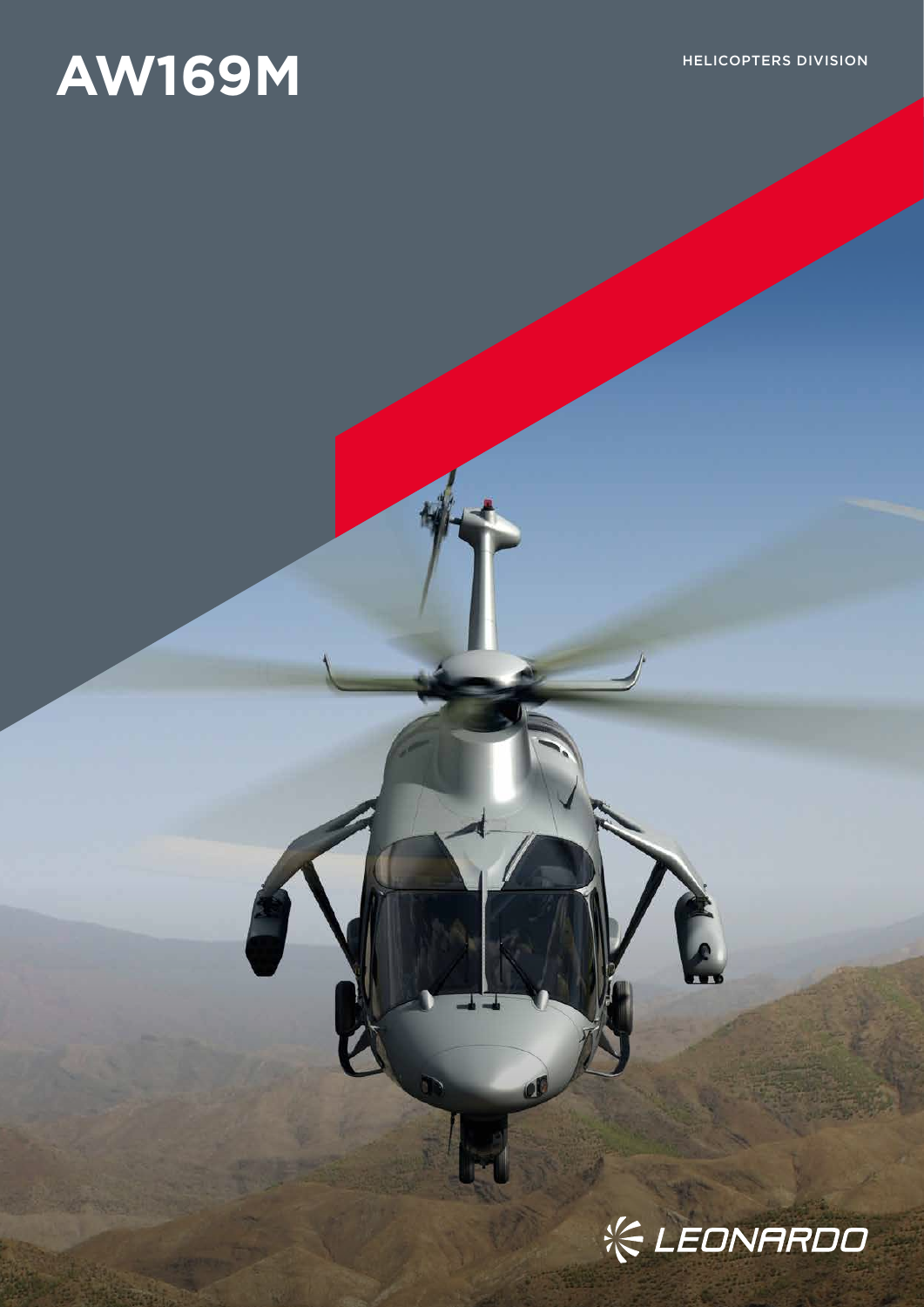# **AW169M NEXT GENERATION MULTI-ROLE**

0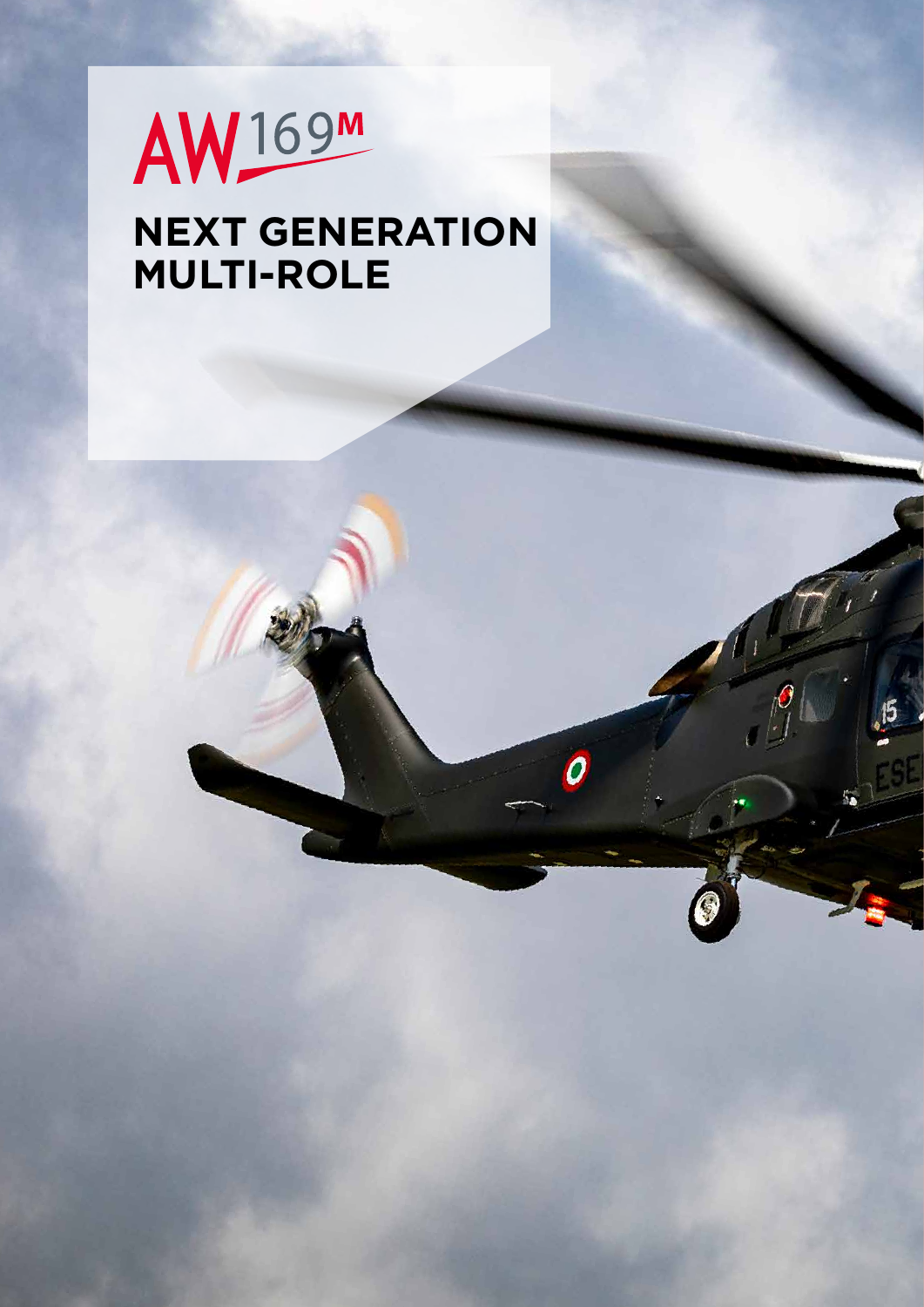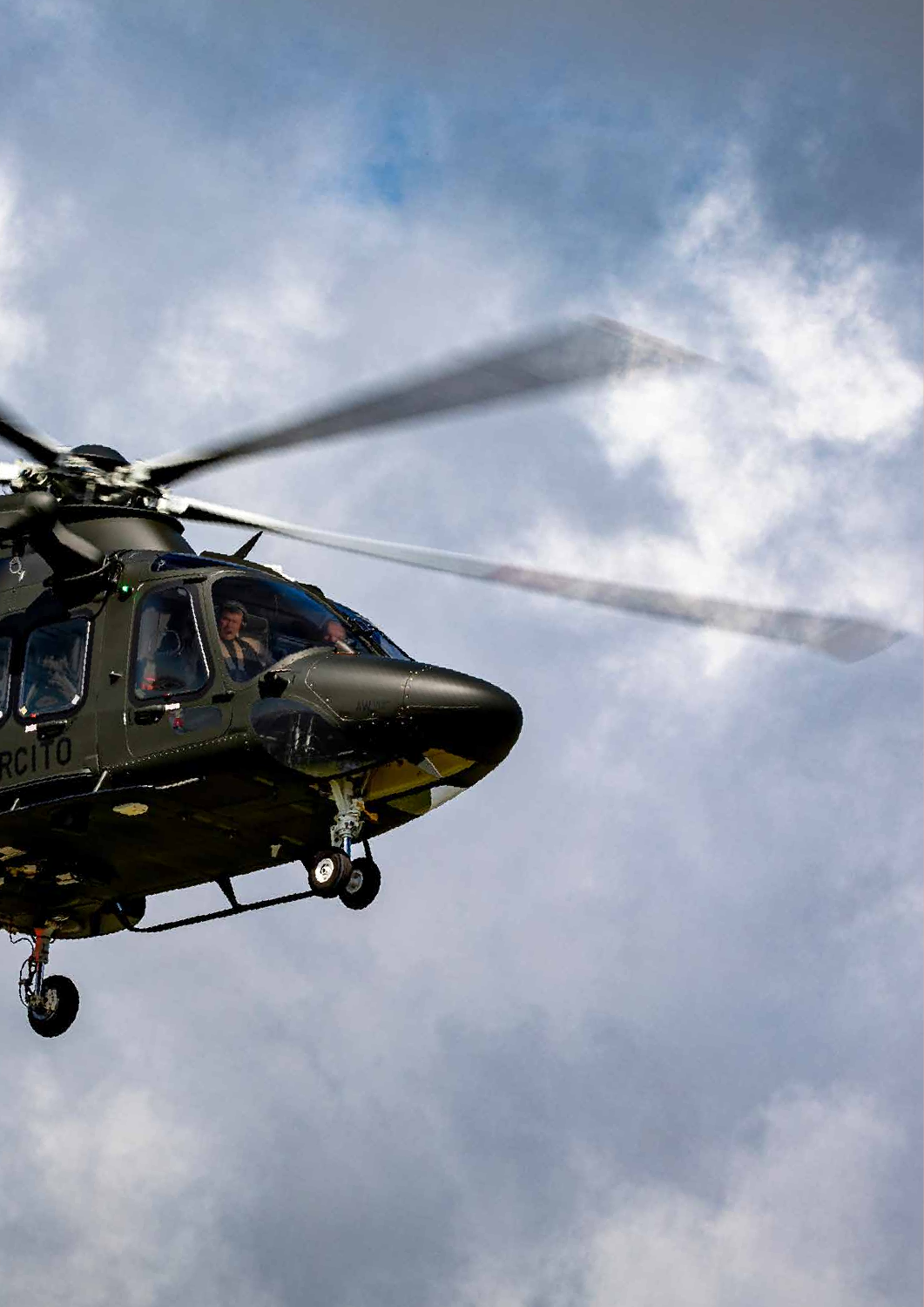# **UNRIVALLED PERFORMANCE**

The AW169M is the new light intermediate multi-role twin-engine military helicopter designed to meet the most stringent military and civilian certification requirements for military, homeland security and government users. The AW169M's power, agility, manoeuvrability and excellent handling qualities enable a wide range of missions, day and night, in challenging 'hot and high', austere and urban environments.

Advanced open-architecture avionics and systems enhance the AW169M's multi-role military proficiency by enabling extensive customisation. A wide range of mission sensors, role equipment and weapons are available to provide outstanding mission capability. The unobstructed cabin interior enables rapid role reconfiguration to meet changing operational requirements. Optional ballistic protection for cockpit and cabin, self-sealing crashworthy tanks and defensive aids enhance inherent levels of survivability and crashworthiness.

![](_page_3_Picture_3.jpeg)

## AW169M KEY FEATURES

#### AIR VEHICLE

- › Compact footprint for confined area operations (Length Rotor Turning <15 m; MR Diameter 12.12 m)
- › Fully articulated Main and Tail Rotors providing agile handling at low level speed
- Main gearbox (33 minutes certified dry-run capable)
- $\rightarrow$  Two turbo-shaft engines with engine burst containment
- $\rightarrow$  Highest power to weight ratio in class providing unparalled performance in the most demanding environments
- › Auxiliary Power Unit (APU) mode provides electrical and hydraulic power with rotors stopped without using the batteries
- › Up to 30 min performance in HOGE TOP
- $\rightarrow$  Largest cabin in its class (6.3 m<sup>3</sup>)
- › Large sliding doors (1.6 m wide) on Left Hand and Right Hand sides
- › Robust undercarriage and high ground clearance for rough terrain operations (skid alternative to standard tricycle design)
- › Dual electrical and hydraulic systems
- › Bird-strike resistance
- › Crashworthiness to latest standards

#### CORE AVIONICS

- › NVG Compatible Cockpit Display System with three 8" x 10" colour displays
- 4 axis Digital Automatic Flight Control System with advanced autopilot functions
- Aircraft Monitoring and Management System
- Communication System including Secure VHF/UHF
- Navigation System (Civil / Military)
- Flight Management System (FMS)
- Digital Maps and Tactical Data Display
- › Identification Systems
- › Enhanced Vision Systems
- Cockpit Voice & Flight Data Recorder
- NVG Lighting (Internal / External)
- › Integrated Health Monitoring System
- › Standby Information System
- › HIRF / LEMP / EMC resistant system

![](_page_3_Picture_34.jpeg)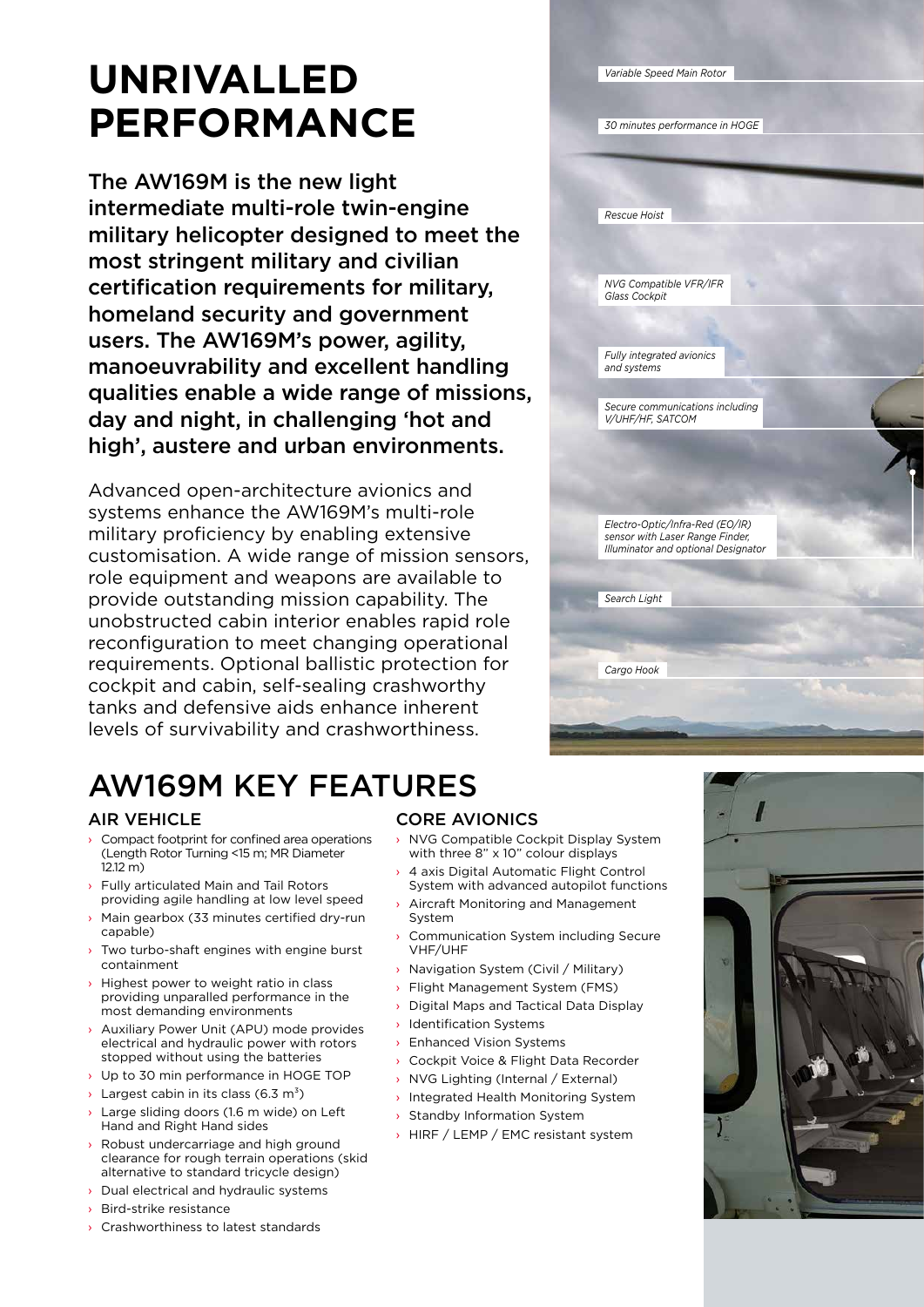![](_page_4_Picture_0.jpeg)

![](_page_4_Picture_1.jpeg)

### **CABIN SPACE AND ACCESSIBILITY**

Designed with inherent multi-role capability and flexibility of operation, the AW169M features the largest passenger cabin in its class providing space for personnel and mission equipment required for a wide range of operations. The unobstructed interior allows easy configuration changes to suit operational requirements including the rapid installation of mission and role equipment such as insertion / extraction equipment, crew served weapons and mission console.

Large sliding doors (1.60 m / 5 ft 3 in wide) and long footsteps on both sides of the helicopter and flat floor enable rapid entry / egress of troops and ease of loading / unloading cargo, equipment and stretchers on the ground. Rescue hoist and rappelling / fast roping equipment enables troop insertion and extraction from the hover.

The AW169M can carry up to 10 troops or can be rapidly converted to carry 2 stretchers in flight or for SAR, SF or C2 / ISR mission configurations.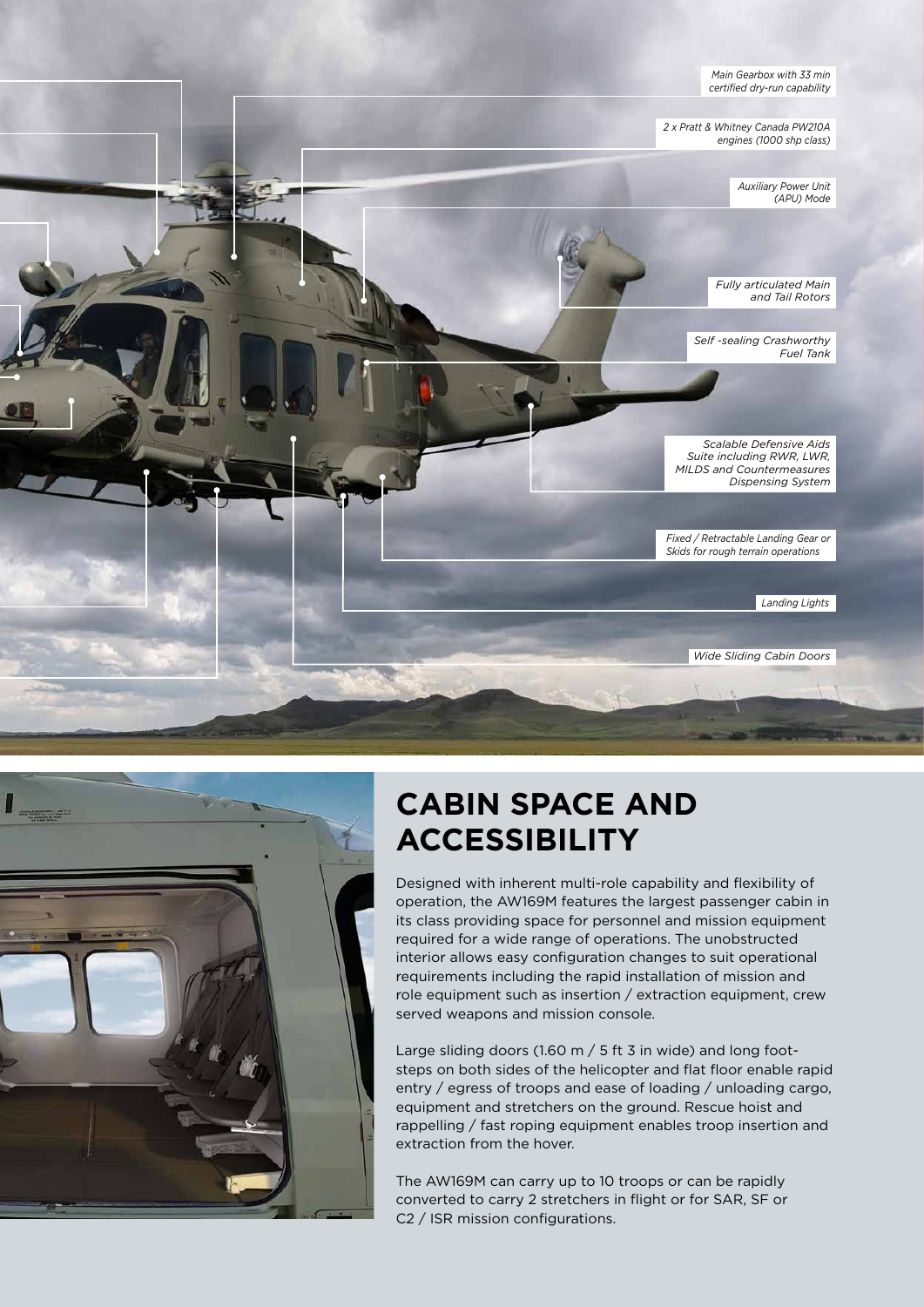## MISSION & ROLE EQUIPMENT

A wide range of mission and role equipment can be installed on the AW169M, further enhancing its operational effectiveness. This includes, but is not limited to the following:

#### Role Equipment

- › Wheeled or Skid landing gear
- › Crashworthy Self-Sealing Fuel Tanks
- › Ballistic Protection (Cockpit & Cabin)
- › Wire Strike Protection System
- › Searchlight (NVG Compatible)
- › NVG Compatible Formation Lights
- › Overwater Kit (Flotation & Life Rafts)
- › Rappelling Hooks (2 LH + 2 RH)
- › Fast Roping system (2 LH + 2 RH )

#### Avionic Equipment

- › Military Communications including Secure Radios with TACSAT capability, Combat Tactical Radios, Blue Force Tracker, Personnel Locator System, Video Downlink, Tactical Data Link
- › Mode 5 IFF Transponder
- › Integrated Defensive Aids Suite (DAS) including Radar Warning Receiver, Electronic Countermeasure Dispensing System (ECDS), Laser Warning Receiver (LWR) and Missile Warning System (MWS)
- › Electro-Optic / Infra-Red (EO/IR) sensor with optional Laser Range Finder / Designator
- › Integrated Mission Console providing Tactical Processing, Link Management and C2/ISR
- › Weather / Search Radar

#### Utility Equipment

- › Crashworthy Foldable Seats
- › Medical and Casualty Evacuation (2 stretchers) and 2 seats
- › Cargo Hook Single (1,500kg)
- › External Rescue Hoist Single (272 kg)
- › Tail Fin Camera
- › Full Ice Protection System

#### Weapon Systems

- › Internal: 2 x Door Mounted Sniper Rifles
- › Internal: 2 x 7.62mm Pintle Mounted Machine Guns (Door)
- › External Weapons Sighting System
- › External: 2 x 12.7mm Gun Pod (250 or 400 rounds)
- › External: 2 x Combined 12.7mm Gun Pod / 3 Tube 70mm Rocket Launcher
- › External: 2 x 70mm Rocket Launchers (7 or 12 Tubes)

![](_page_5_Picture_33.jpeg)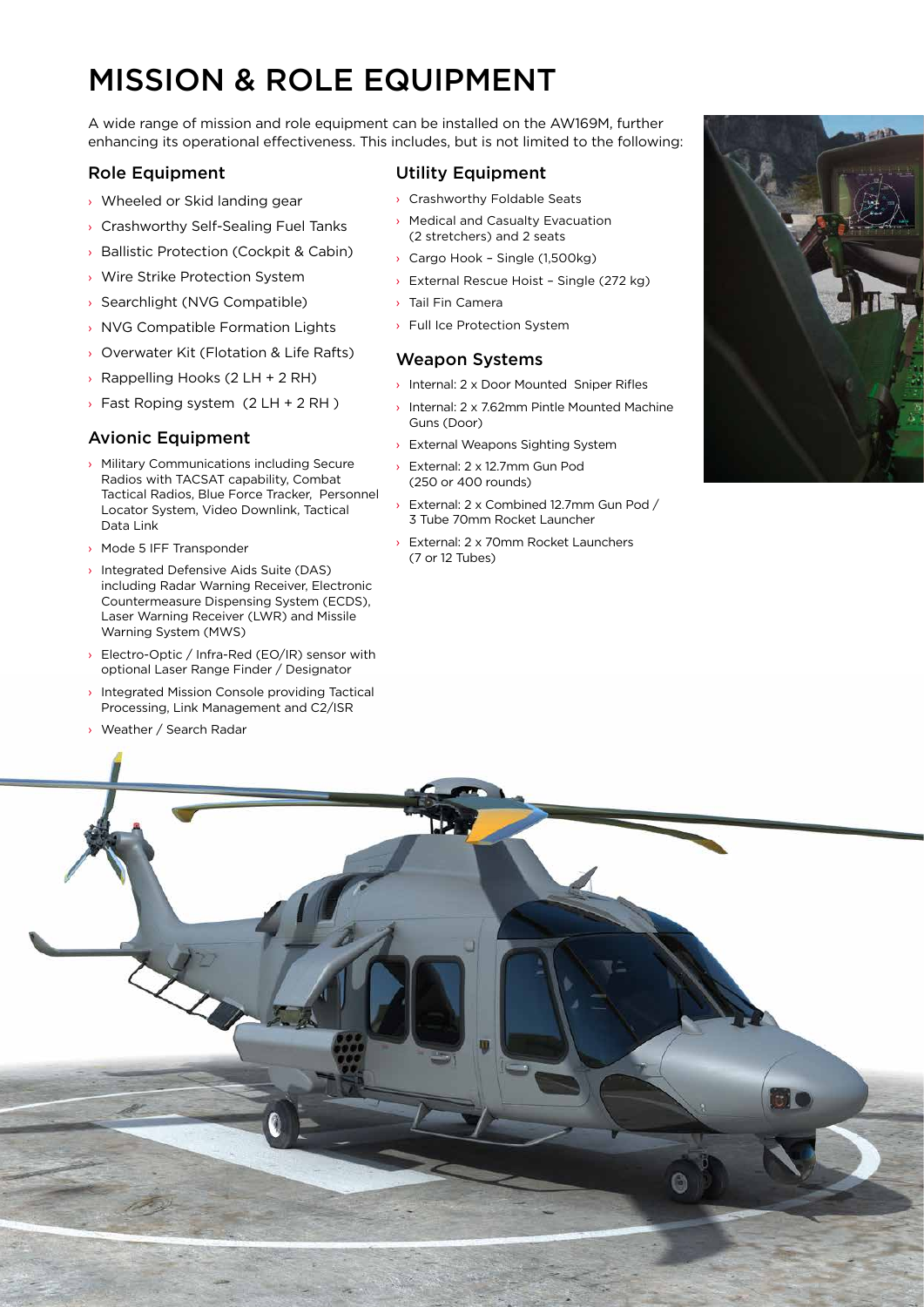![](_page_6_Picture_0.jpeg)

![](_page_6_Picture_1.jpeg)

#### **AW169M CHARACTERISTICS**

#### WEIGHT (MGW)

Max Gross weight 4,600 kg (10,141 lb) Optional Gross weight  $(1)$  4,800 kg (10,582 lb)

#### PROPULSION

Powerplant 2 x Pratt & Whitney Canada PW210A engines (1,000 shp class each) with dual channel digital FADEC system

#### ENGINE RATINGS

| Take-Off Power (30 mins) | $2 \times 876$ kW $(2 \times 1,175$ shp) |
|--------------------------|------------------------------------------|
| Maximum Continuous Power | $2 \times 686$ kW $(2 \times 920$ shp)   |

#### **CAPACITY**

| Crew              | $1$ to $2$ |
|-------------------|------------|
| <b>Passengers</b> | Up to $10$ |

#### DIMENSIONS

| Overall Length (2) | 14.65 m (48 ft 01 in)           |
|--------------------|---------------------------------|
| Overall Height (2) | 4.50 m (14 ft 09 in)            |
| Rotor Diameter     | $12.12 \text{ m}$ (39 ft 09 in) |

#### PERFORMANCE (ISA MGW)

| Max Cruise Speed (SL, MCP) | >268 km/h  | (>145 kts)      |
|----------------------------|------------|-----------------|
| HIGE (TOP)                 | $>5.085$ m | $($ >16.680 ft) |
| HOGE (TOP)                 | >4.060 m   | $(>13.325$ ft)  |
| Max Range $(3)$            | 816 km     | (440 nm)        |
| Max Endurance $(3)$        |            | 4 hr 20 min     |
|                            |            |                 |

(1) Available as a kit (2) Rotors turning (3) At 5,000 ft, no reserve

![](_page_6_Picture_16.jpeg)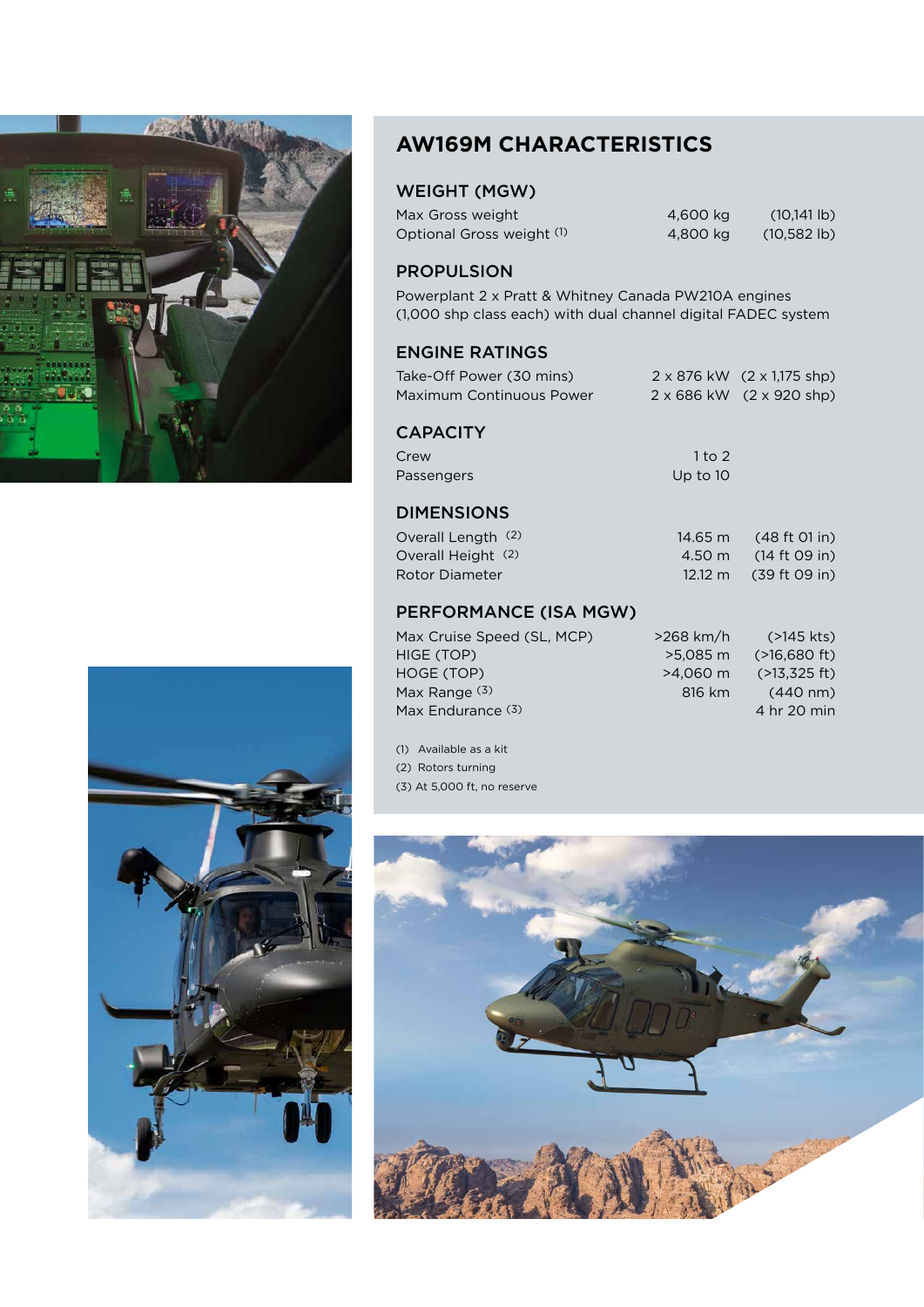## **MULTI-ROLE CAPABILITY**

#### TROOP TRANSPORT

The rapidly reconfigurable cabin provides crashworthy seating for up to 10 troops in fore / aft facing layouts. Ballistic protection as well as crew served weapons, such as 7.62 mm GPMG or Sniper Rifles located in the cabin door, can be provided.

#### CARGO RE-SUPPLY / EXTERNAL LIFT

The 6.3 cu metre constant section cabin, flat floor and large 1.6 m wide cabin doors enable rapid loading and unloading of cargo and equipment. Coupled with a 1,500 kg cargo hook capability, with "in cockpit" monitoring the helicopter has the capacity to conduct effective resupply and lift operations.

#### CASEVAC / MEDEVAC

The rapidly reconfigurable cabin enables designation for medical operations with ample space for 2 seats located at the rear of cabin and up to 3 seats in the front of the cabin, with 2 stretchers mounted transversally on the flat floor enabling full body access to patients. Attachment points and power outlets are provided for medical equipment.

#### SEARCH & RESCUE

The cabin can be rapidly reconfigured with seats for a hoist operator and medic enabling hoist operations and patient recovery through the cabin door. An optional mission console integrated with helicopter avionic system enhances situational awareness and search capabilities to further increase mission effectiveness.

#### SPECIAL FORCES OPERATIONS & COMBAT SAR

Fore and aft facing seats enable rapid egress and ingress of a Special Forces (SF) team through the cabin doors. The fast roping system enables simultaneous egress of two troops per side. The rescue hoist can be used to recover SF teams when in the hover. Threat suppression is provided by crew served weapons in the cabin door.

#### COMMAND AND CONTROL (C2), COMMUNICATIONS, COMPUTERS (C4), INTELLIGENCE, SURVEILLANCE AND RECONNAISSANCE (ISR)

Battlefield capabilities from C2 to C4ISR are provided depending on the mission by means of a dedicated console in the cabin integrated with the AW169M mission management, mission systems and sensors. This enables the AW169M to collect, produce and disseminate time critical C2 and ISR information to the force.

#### CLOSE AIR SUPPORT/ARMED ESCORT

Close Air Support and Armed Escort capabilities are provided by the AW169M sighting and external weapon systems that complement door mounted crew served weapons. Heavy machine gun pods and guided and unguided rockets provide scalable threat suppression capabilities to enhance combat effectiveness.

#### MARITIME CAPABILITY

The AW169M provides light intermediate class multi-role maritime capability. Lashing points and folding main rotor blades enable the AW169M to be secured during adverse weather conditions and stowed in suitably sized hangars. The wheeled undercarriage enables easy helicopter movement using handling systems. AW169M has the capability to operate within the electro-magnetic environment associated with ship operations.

![](_page_7_Picture_17.jpeg)

*Typical Troop Transport Configuration*

![](_page_7_Picture_19.jpeg)

*Typical Cargo Configuration*

![](_page_7_Picture_21.jpeg)

*Typical CASEVAC/MEDEVAC Configuration*

![](_page_7_Picture_23.jpeg)

*Typical SAR Configuration*

![](_page_7_Picture_25.jpeg)

*Typical Special Ops Configuration*

![](_page_7_Picture_27.jpeg)

*Typical Reconnaissance Configuration*

![](_page_7_Picture_29.jpeg)

*Typical Close Air Support Configuration*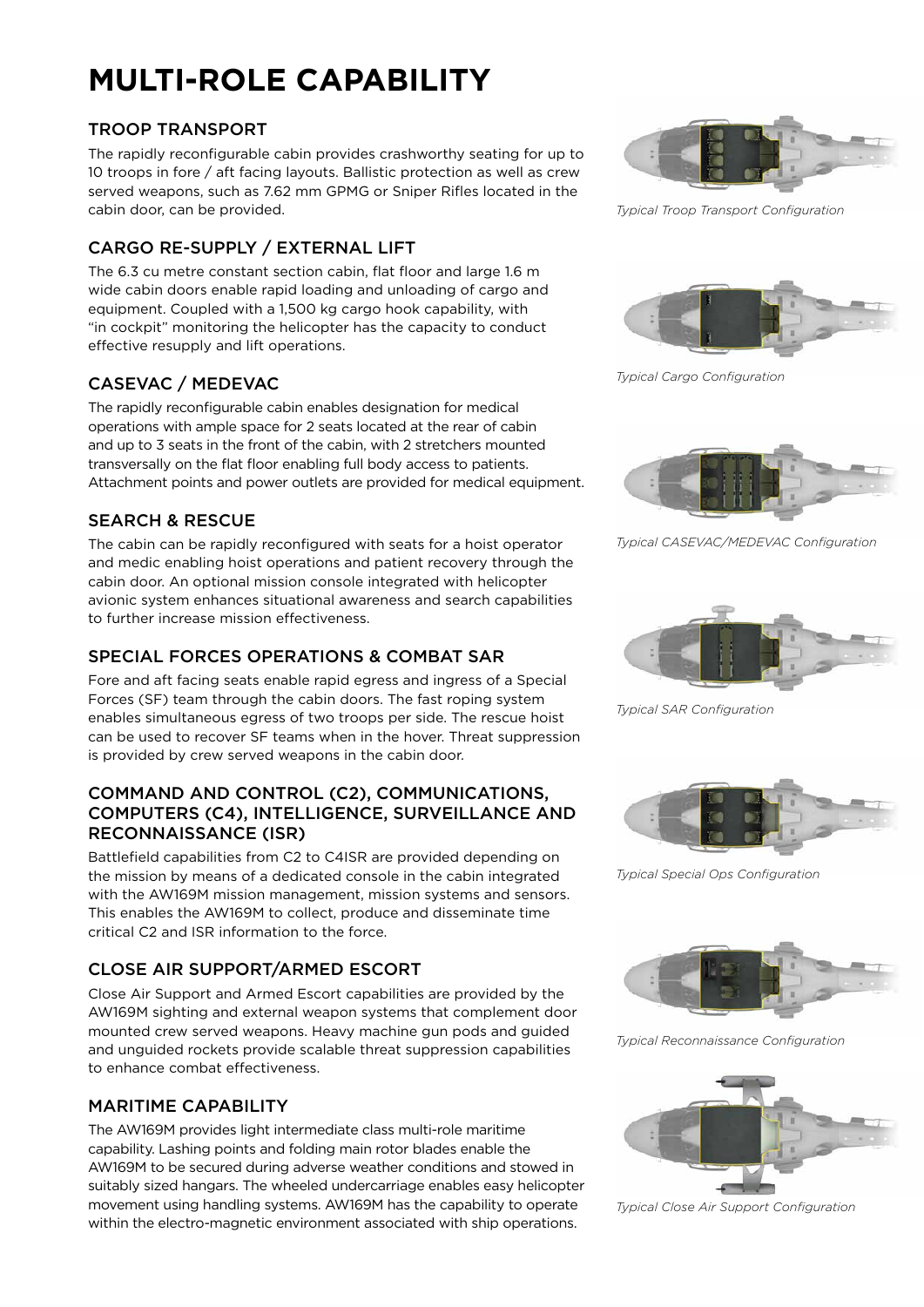## **SURVIVABILITY & CRASHWORTHINESS**

Leveraging the major contributions to battlefield survivability made by Doctrine and Training, and Intelligence, Mission-Planning and Re-Planning, the AW169M will survive in the modern battlefield. Platform and mission systems capabilities enable the AW169M to avoid threats, avoid detection by threats, avoid acquisition by threats and avoid a hit.

| <b>AW169M PLATFORM &amp; SYSTEM CAPABILITIES</b>                     | Avoid<br><b>Threat</b> | Avoid<br><b>Detection</b> | Avoid<br><b>Acquisition</b> | Avoid<br>Hit |
|----------------------------------------------------------------------|------------------------|---------------------------|-----------------------------|--------------|
| <b>PLATFORM CAPABILITIES</b>                                         |                        |                           |                             |              |
| $\rightarrow$ Range / Endurance (for routing / re-routing)           |                        |                           |                             |              |
| $\rightarrow$ Agility / Performance for NOE flight (terrain masking) |                        |                           |                             |              |
| $\rightarrow$ Power margins for Hot & High / Performance             |                        |                           |                             |              |
| $\rightarrow$ Low Signatures (Visual, Acoustic and IR)               |                        |                           |                             |              |
| <b>SYSTEM CAPABILITIES</b>                                           |                        |                           |                             |              |
| > Day Night All Environment Operations                               |                        |                           |                             |              |
| > Off-Board Mission Planning                                         |                        |                           |                             |              |
| > Situational Awareness: Digital Map                                 |                        |                           |                             |              |
| $\rightarrow$ Threat warning and geo-location: Radar / Laser / EW    |                        |                           |                             |              |
| > Comprehensive Voice, Video and Data Comms                          |                        |                           |                             |              |
| > On-Board Mission Re-Planning                                       |                        |                           |                             |              |
| → Synthetic Vision / Terrain Avoidance Systems                       |                        |                           |                             |              |
| Sensors / Weapons capability - stand off from threats                |                        |                           |                             |              |
| $\rightarrow$ Counter threat (Chaff & Flare etc.)                    |                        |                           |                             |              |
| > Threat Suppression                                                 |                        |                           |                             |              |

AW169M can survive small arms fire due to its inherent ballistic tolerance provided by damage tolerant / fail-safe rotor blades, airframe structure and components, run-dry main and tail gearboxes, twin engines with fire suppression and turbine burst containment, dual electrical and hydraulic systems, ballistic tolerant / self-sealing fuel tanks and ballistic protection of critical components. In the event of a crash, the AW169M provides crash protection through energy absorbing landing gear and structure, crashworthy pilot, co-pilot and troop seats and restraints, crashworthy fuel tanks to minimize post-crash fire, flotation equipment for maritime operations, and rapid post-crash / post ditching egress.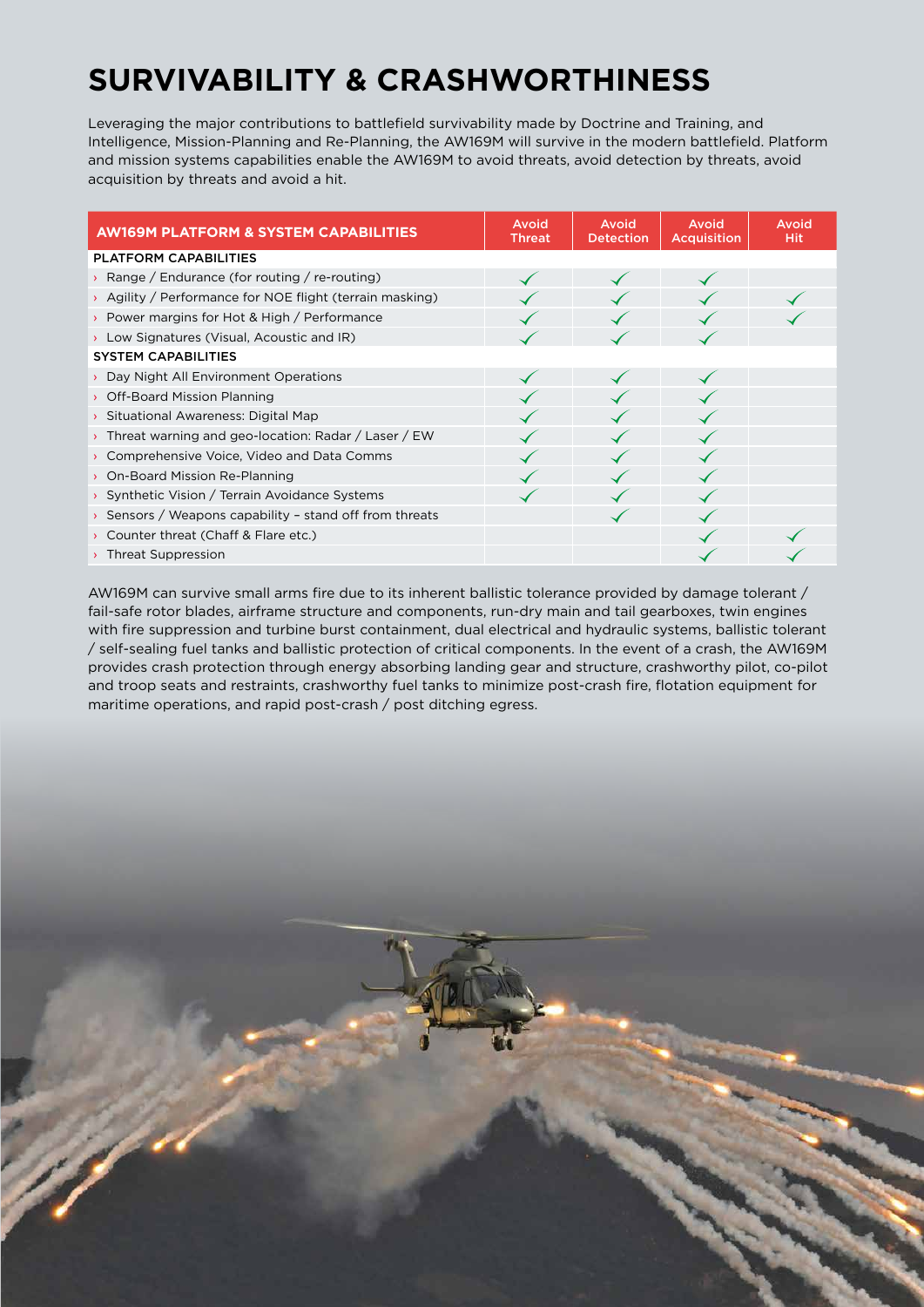### **CUSTOMER SERVICES SOLUTIONS**

Leonardo's Helicopter Division Support mission is to assist Customers to perform their missions successfully. Fundamental to this mission is to ensure that operational safety is as high as possible. The Helicopters Division continues to develop its support services and advanced solutions in line with Customer's evolving requirements.

Today the Helicopters Division offers a full range of services to Customers. These can be contracted individually or organised under some form of integrated support scheme where the Helicopters Division is responsible for performance elements that vary from logistic support guarantee up to helicopter availability, moving the boundaries of traditional support. In the most comprehensive schemes the Customer specifies where and when he wants to fly and the Helicopters Division is accountable and responsible for the complete service.

The range of services includes:

- › **Spare & Repairs:** the Material Support Services Organisation is accountable for all material and logistics aspects of spares, repairs and overhauls, including a material AOG service. The organization can also provide logistic modelling.
- › **Maintenance:** in support of customers worldwide, the Helicopters Division can provide line and base maintenance at Customers facilities, utilising an extensive network of maintenance centres, or through companyowned and third party organisations.
- › **Technical Services:** an extensive range of capabilities exist including the latest standards of integrated electronic technical publications, technical query resolution, repair design and modification assistance.
- › **Advanced Services:** including remote support to the technicians through augmented reality, HUMS analysis, flight planning tools, various logistics packages, electronic replacements for traditional paperwork systems and online portals for direct access to company data.
- › **Fleet Operations Centres:** located across the globe, available 24/7, to promptly help Customers resolve issues and get back to flight.

![](_page_9_Picture_9.jpeg)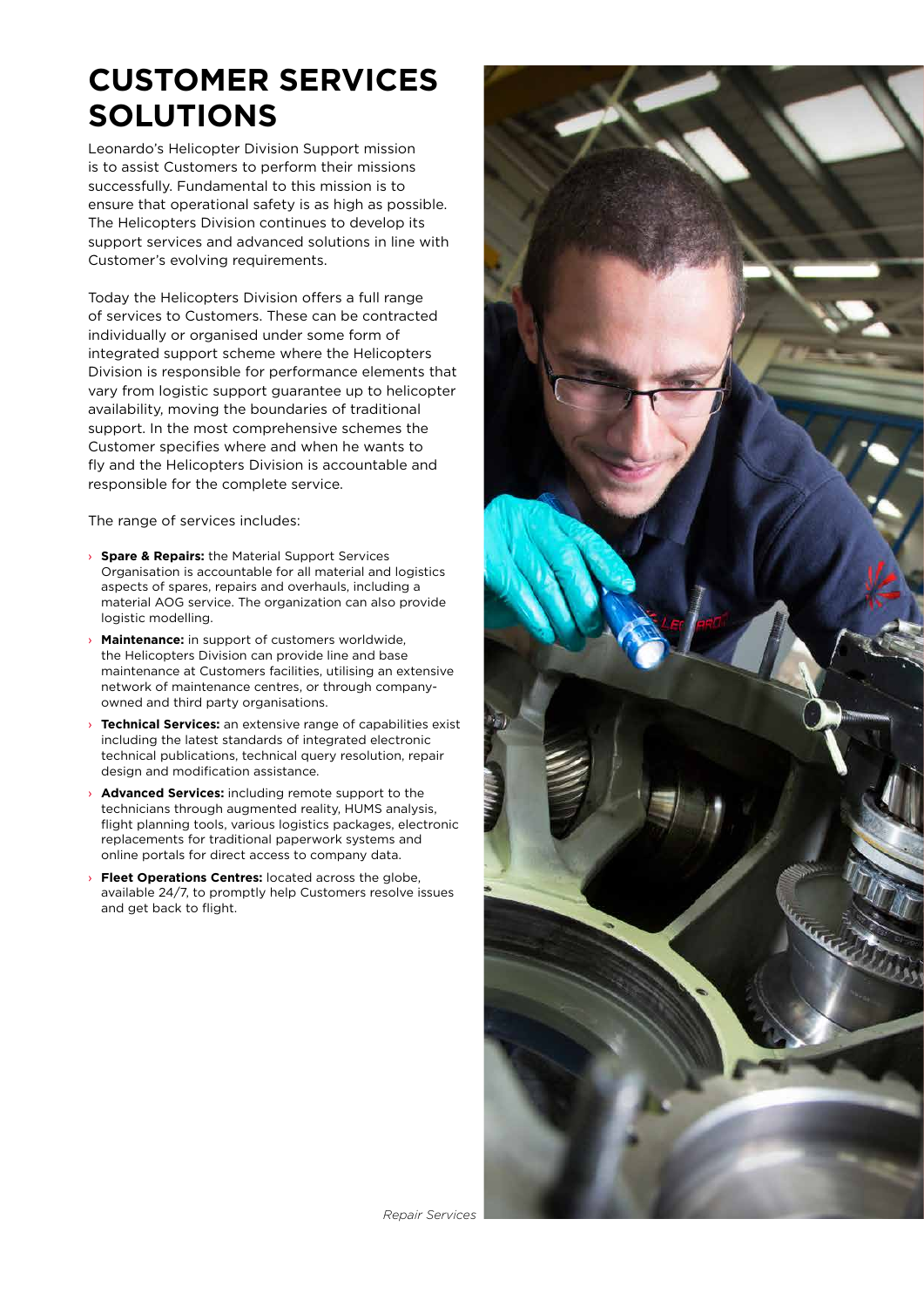### **CUSTOMER TRAINING SOLUTIONS**

Leonardo, through its Helicopters Division, is a world leading provider of professional training services, systems and solutions to a global customer base. The company is fully committed to a training policy that enables our customers to make the most effective safe use of their helicopters.

With over 300 professional training personnel, the Helicopters Division has delivered essential training to the world's helicopter operators for over 65 years. Our team includes flying and technical instructors with considerable military and civilian helicopter experience. The training capability for the AW169M, at the Training Academy in Sesto Calende in Italy, features the latest synthetic training devices combined with a comprehensive programme of training courses for air crew, rear crew, ground crew and maintainers. In addition, the Helicopters Division is developing a network of regional Training Centers

to ensure that customers can access world-class training at a time and place convenient to them.

The range of training solutions is evolving constantly. Services include type rating courses in conjunction with basic training, refresher training and complete turnkey solutions. Leonardo's Helicopter Division is also focusing on a variety of mission specific training so that customers can do more with their aircraft to deliver total crew operational capability.

To meet the demands of an ever changing operating environment our Simulation Learning & Support Services Systems (SL&SS) teams have leveraged Commercial-Off-The-Shelf technology combined with OEM software solutions to provide award-winning, cost effective training devices. These range from simple computer based training courses through to maintenance training devices and full flight simulators.

*24/7 Fleet Operations*

![](_page_10_Picture_7.jpeg)